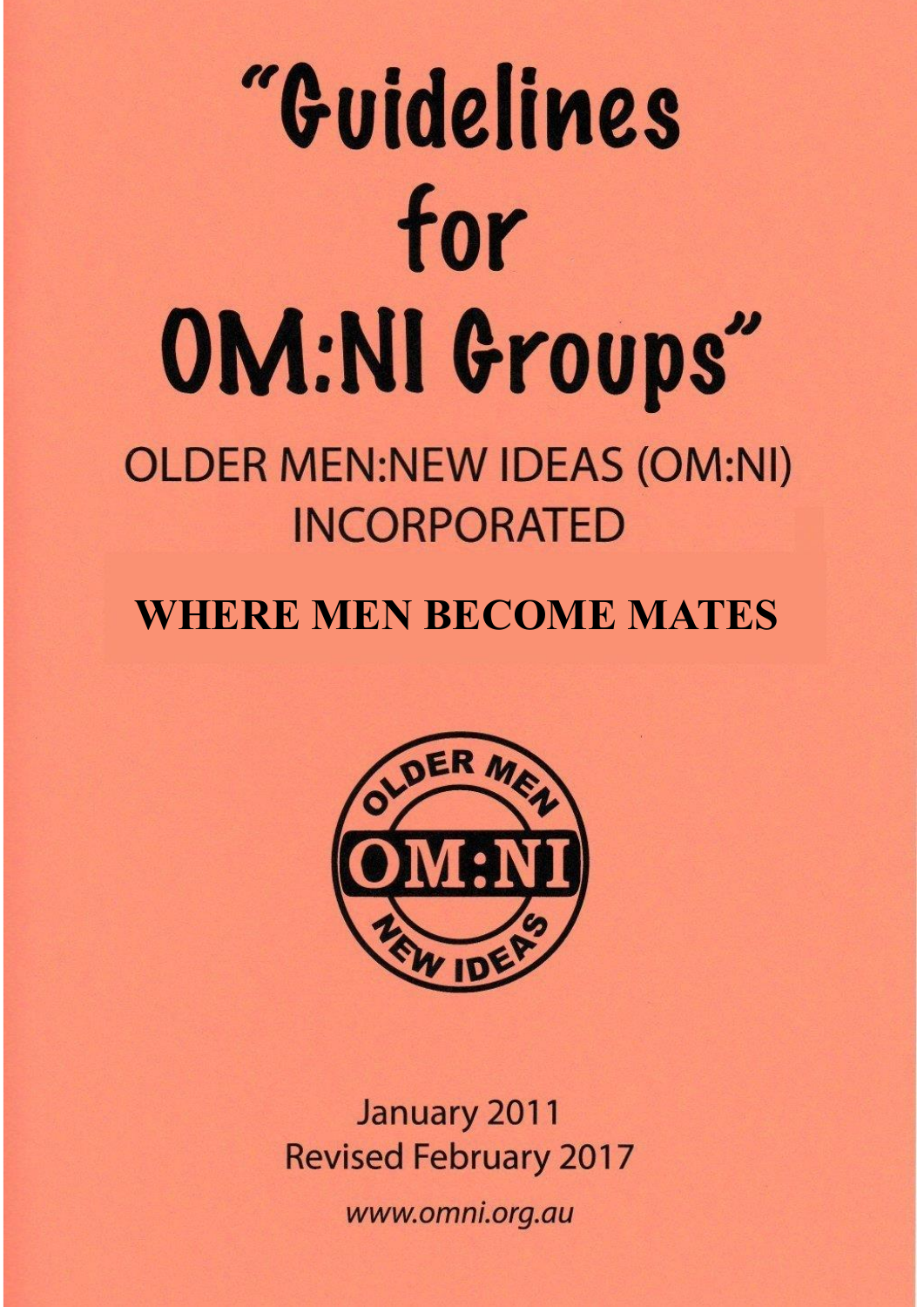# **CONTENTS**

| Code of Ethics for Facilitators<br>Tasks and Responsibilities of the Facilitator |  |
|----------------------------------------------------------------------------------|--|
| What are the roles of Chairman and Facilitator in OM:NI groups?                  |  |
|                                                                                  |  |

*Material for these Guidelines has been drawn from many sources, some now difficult to identify. Material has been sourced however from Ralph Roughton "On Listening" Friends Journal Oct 1 1984 and from Factsheets produced by the Mental Health Association NSW Inc. The authors express their appreciation for the use of these materials in this training document. RK, HS.*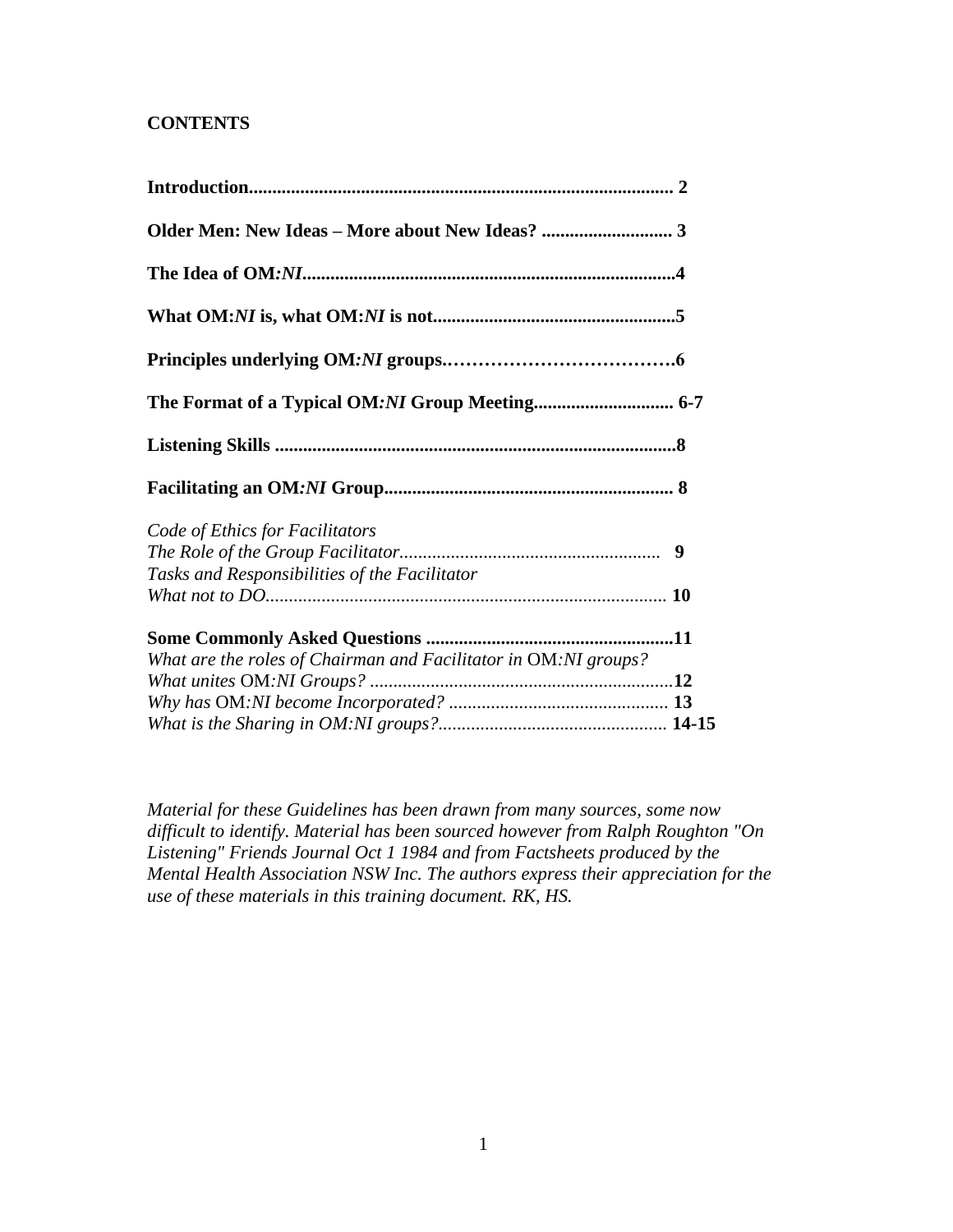#### **Introduction**

When people first come across the mnemonic "OM:*NI*", they question what the initials stand for. When it is explained that the letters stand for "Older Men: New Ideas", a common reaction is to ask "What are these new ideas?"

This manual is full of the new ideas on which OM:*NI* is founded. You will find them in the general concept of men expressing their feelings to other men who devote their whole attention to what is being shared. This is a new idea in the experience of most men. When you enlarge on this sharing experience adding the qualities of confidentiality, trust, equality, companionship, support, respect and lots more, we have new ideas aplenty. It is these qualities of companionship which make OM:*NI* such a resoundingly successful and constructive experience in the life of so many older men.

Our intention with these training notes is to assist groups by providing ideas about the conduct of group meetings and dealing with important issues that groups encounter in conducting their meetings. These suggestions are to be taken as just that: suggestions. We acknowledge that a valued characteristic of all OM:*NI* groups is that they are autonomous. However the principles that underpin the operation of OM:*NI* groups are made clear throughout the "Guidelines" but in particular in the sections on "OM:*NI* Groups" "OM:*NI* Goals", and "What OM:*NI* is and is not". Keeping to these principles has made OM:*NI* so successful. We staunchly support them because OM:*NI* has found that operating on these principles has made OM:*NI* a uniquely rich experience for men. Without the guidance of these principles, OM:*NI* would be that much the poorer.

These training notes were prepared using material that has been developed by OM:*NI* members over the many years in which OM:*NI* has been successfully operating. We have not identified authorship, but appreciate the contribution these men have made. Some of the content will be familiar to you and some not so well known. We have been selective in choosing what we think is most appropriate and useful. Your response to our choice would be appreciated.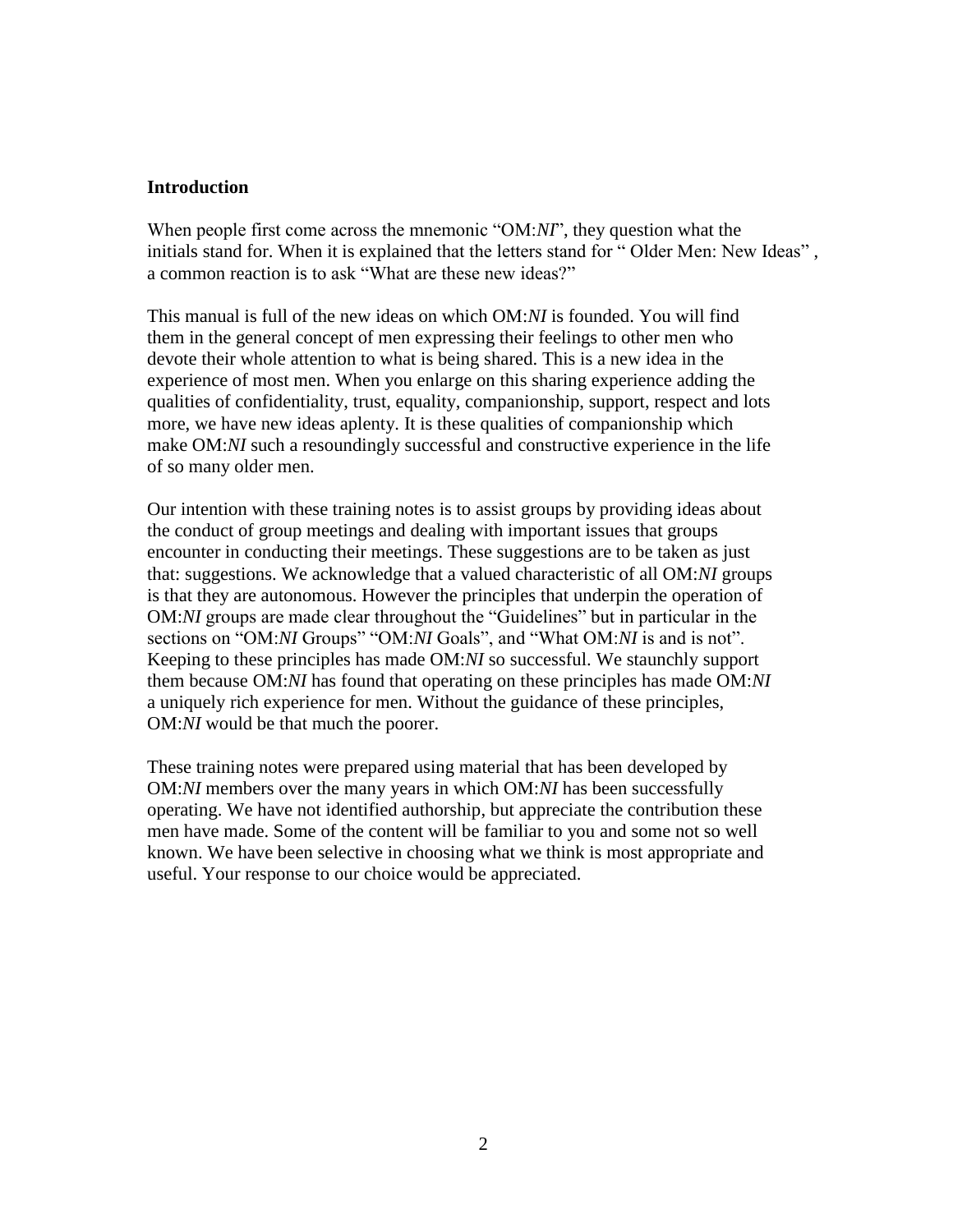## **Older Men: New Ideas – More about these "New Ideas"**

Traditionally men are expected to be in full control of their emotions. They have not been encouraged to share their feelings with others nor have they developed the skill to listen to others in eye to eye contact and with full attention.

#### New ideas promoted by OM:NI

- Providing the opportunity for and actively encouraging, the sharing of feelings, opinions, concerns and joys with an attentive and caring audience.
- Encouraging men to learn to listen to others without interruption. In doing so they show that they care. This is active listening. Men help other men by hearing their story, by giving that personal story a place in the life of the group and by sharing wisdom. No other men's group fosters sharing and listening skills as basic practices.
- Giving the opportunity for men to not only talk about their health, but to encourage one another to treat their health as important and to take action about it. It has been said that OM:*NI* is about helping older men to reach emotional maturity. Again no other group has this as an objective.
- Insisting on complete confidentially about designated confidential sharing within the group.
- Supporting equality and respect for others: men are arranged in a circle. A completed circle adds intimacy and feelings of emotional safety in the group. This arrangement allows eye-ball to eye-ball contact among all men in the group.

These are just some of the *New Ideas* for Older Men that we support in OM:*NI* groups. You can think of many more. So when a stranger asks "What *New Ideas*  do OM:*NI* men have?" OM:*NI* members can respond in a positive way with some sense of pride that they are involved in a group that has thought through these ideas and practises them in community service for the benefit of older men.

OM:*NI* 's *New Ideas* make a difference to the lives of all members and this benefit flows through to those who are friends and relatives of OM:*NI* members.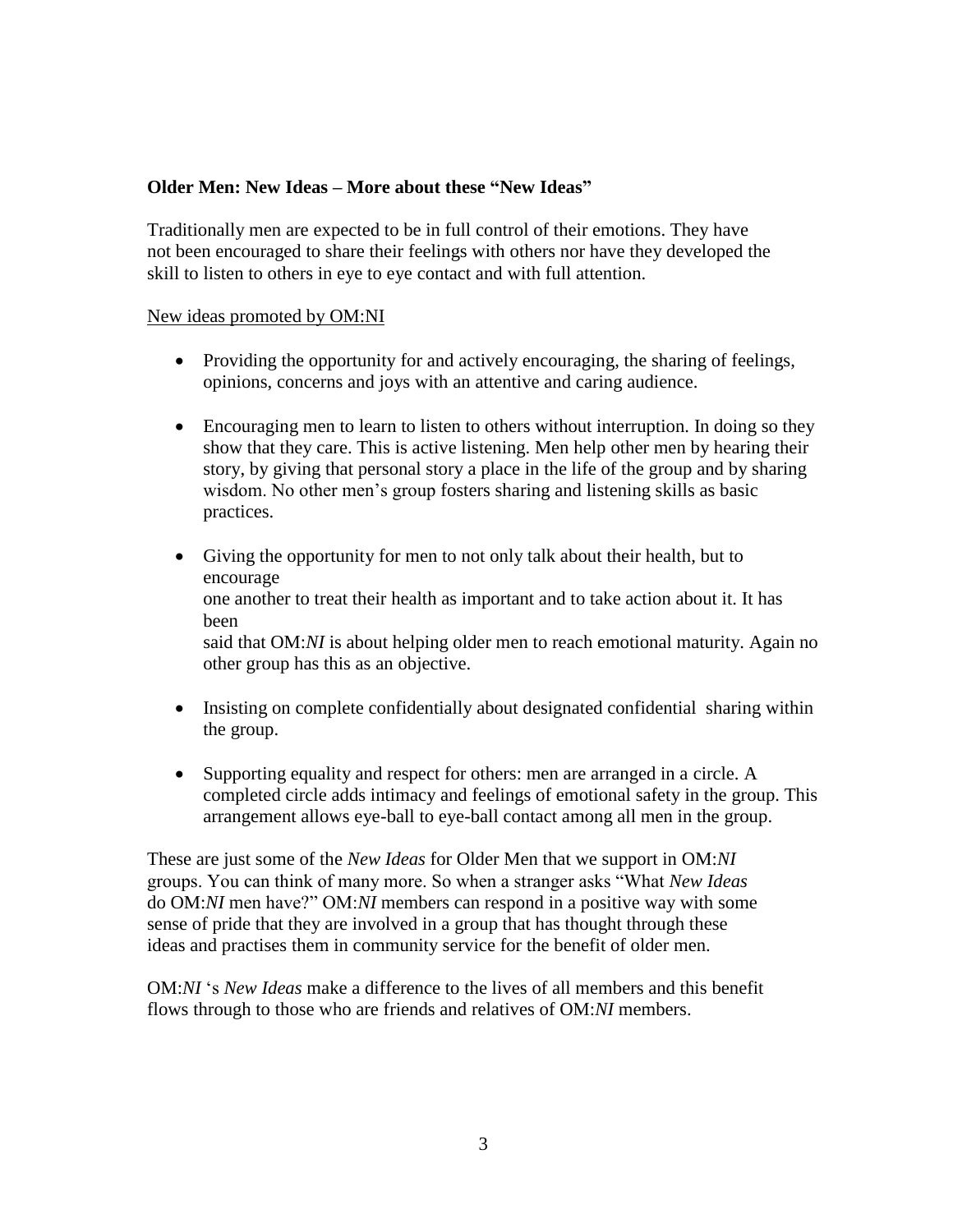#### **The Idea of OM***:NI*

OM:*NI* (Older Men : New Ideas) is an organisation for men over the age of 50. Members include self-employed businessmen, professional men, men from middle Management , men from the land and tradesmen so membership is a cross section of the community. Working through small community-based groups with about 10 to 15 members in each group, OM:*NI* addresses older men's holistic health needs: not only their physical, but emotional, mental and spiritual health. OM:*NI* groups are unique in creating a safe, male-only sharing environment. Over time, older men address significant issues that have prevented them from enjoying full and enriching lives. The mission of OM:*NI* is "*To enhance the wellbeing and lifestyle of older men*".

The isolation and loneliness most men experience, even in the company of others, is relieved in an OM:*NI* group meeting by the men letting go of the competition and fear that is developed from years in the workplace and its culture. Many men acknowledge in their group that this is the first time in their lives they have experienced this new type of relationship with other men.

When men leave the work force, are bereaved, face health problems that are life changing or relocate, huge gaps and changes develop in their lives. They begin to face new issues, about health, family, friends etc. New caring roles and the capacity to be resilient in the face of loss and grief may need to be developed.

Often, retirement causes a dramatic change in a man's life and being able to talk to others who have gone through the same experiences is very helpful. At a typical OM:*NI* meeting, men talk about their life stories, their joys, their hopes and their sorrows. Worthwhile friendships result from these open and confidential discussions. Most of the members are married but find that OM:*NI* is a welcome change from the normal round of domestic duties and family obligations. In fact many wives have been instrumental in encouraging their husbands to join OM:*NI* and continue to support and encourage their husband's attendance.

OM:*NI* groups offer a place where men discuss things on a little deeper level than is usual in a club or hotel atmosphere and members also arrange other activities to suit their needs. OM:*NI* men are free to discuss any topic of general interest. Life stories and experiences are very popular. Personal issues, health issues, retirement problems and relationship issues can be revealed in a safe, confidential environment.

Outcomes of OM:*NI* membership include an increased interest in the positive opportunities of retirement and better communication and listening skills frequently remarked on by family members, by friends and others. OM:*NI* men feel a clearer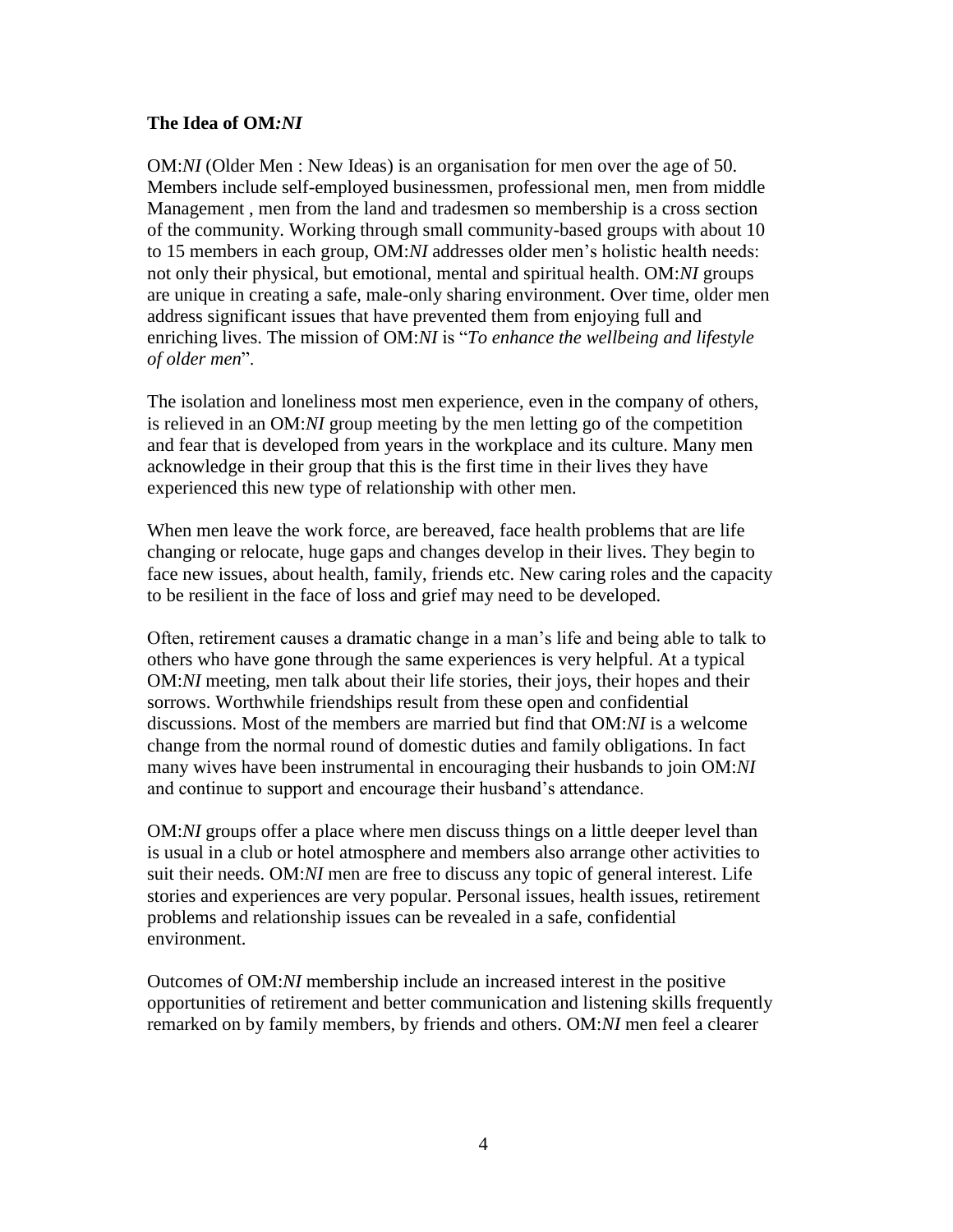sense of direction and purpose in their lives. This then leads to greater willingness and confidence to become involved in family and community events. Wives and other family members report improved companionship and reduced time their men spend in isolation.

All men need the companionship and authentic support of peers they can trust, in a climate of confidentiality and caring as found in an OM:*NI* group. These factors empower a man to take greater control of his life, leading to a richer, fuller and more satisfying existence.

# **What OM:***NI* **is, what OM:***NI* **is not**

OM:*NI* IS …

- older men meeting in the company of other older men; mateship, making friends and belonging;
- a place where men listen to other men sharing joys, sorrows, hopes and achievements;
- a place where men share knowledge and experience on many subjects;
- a place where men can rebuild their self-esteem and are respected by their peers;
- a group where it is safe to speak your mind in a non-judgmental environment;
- a base from which men earn community respect as honoured elders;
- about men's health physical, emotional, psychological, intellectual, spiritual, sexual, economic and environmental.

OM:*NI* IS NOT …

- party-political, racist, sexist, ethnic-exclusive or denominational;
- another dinner club or service club:
- an activity club clubs for bushwalkers, stamp collectors, gardeners, wood turners, photographers, etc. already exist and can be attended in addition to OM:*NI*;
- a revenue-raising organisation, but groups may seek sponsorship for initiatives within the community;
- a men's liberation movement;
- anti-women in any way.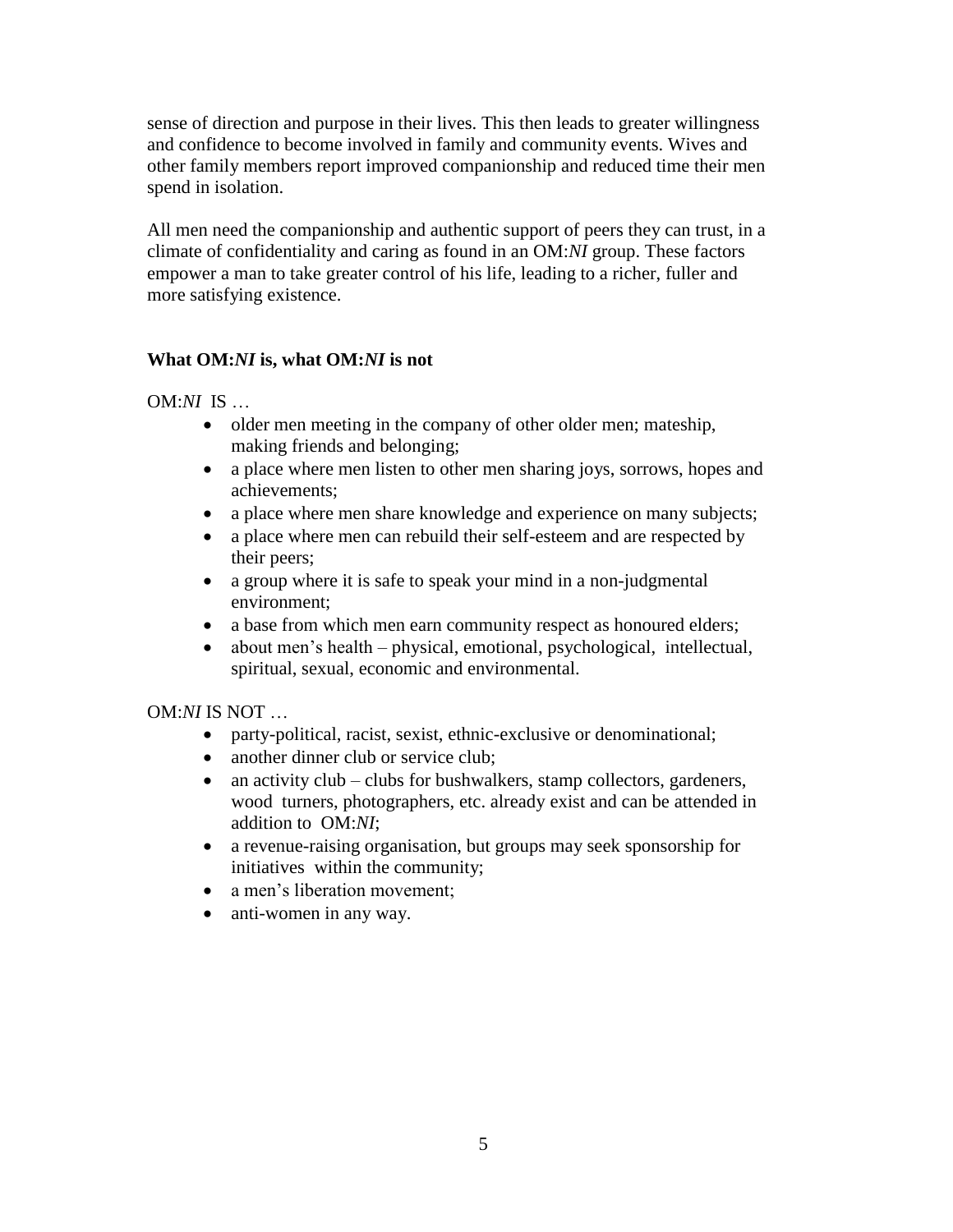# **Principles underlying OM***:NI* **groups**

# SHARING

The process of sharing sets OMNI groups apart from all other men's groups. Sharing your feelings or experiences is always optional. If you do not want to speak in the group, that is OK. If you want to share something you have read that you have found helpful, or a technique which works for you, there will be time for that.

# CONFIDENTIALITY

Some groups declare part of the sharing as "confidential". Any sharing during that designated time is confidential and stays in the group. It is OK if you want to talk outside the group about any confidential sharing you may have had, but it is not OK to talk about anyone else's confidential sharing. Sharing not designated as "confidential" is OK to discuss outside.

# **ACCEPTANCE**

We all need to be accepted as we are. We do not need to be judged or criticised by others. Most of us are very good at doing that for ourselves. There are no right or wrong ways, for us, or others. All of us however can grow and develop with the support and caring of others.

# RESPECT

Respect others' opinions and do not interrupt when another person is speaking. Do not give advice unless requested. Most of us just need to be heard. We do not want people to tell us what to do.

# DISCUSSING PERSONAL ISSUES

Once group members know your background, discuss only your own personal issues in the group. Discuss what is happening for you in the present as much as possible, NON JUDGMENTAL

We need space where we can reveal and face our feelings whatever they are, without judgment and with time to do so at our own pace.

#### EQUALITY

We sit in a circle to indicate that all are equal. We rotate the facilitator for the same reason. We accept however, that some members may not want to act as facilitator and that is OK. We think however, that the opportunity for each member to facilitate the meeting leads to an increase in self-esteem and encourages feelings of equality in the group.

When you do share, speak from "I". If you need help, it is OK to ask.

# **The Format of a Typical OM***:NI* **Group Meeting**

An OM:*NI* meeting typically lasts for 2 to 2½ hours, and may be followed by a meal or other group activity. A facilitator runs the meeting, and he may choose other men to run various parts of the meeting. This sharing of facilitating leads to an increase in participating members' self-esteem and fosters equality in the group. The format of the meeting varies from group to group, but there are some typical elements of the meeting.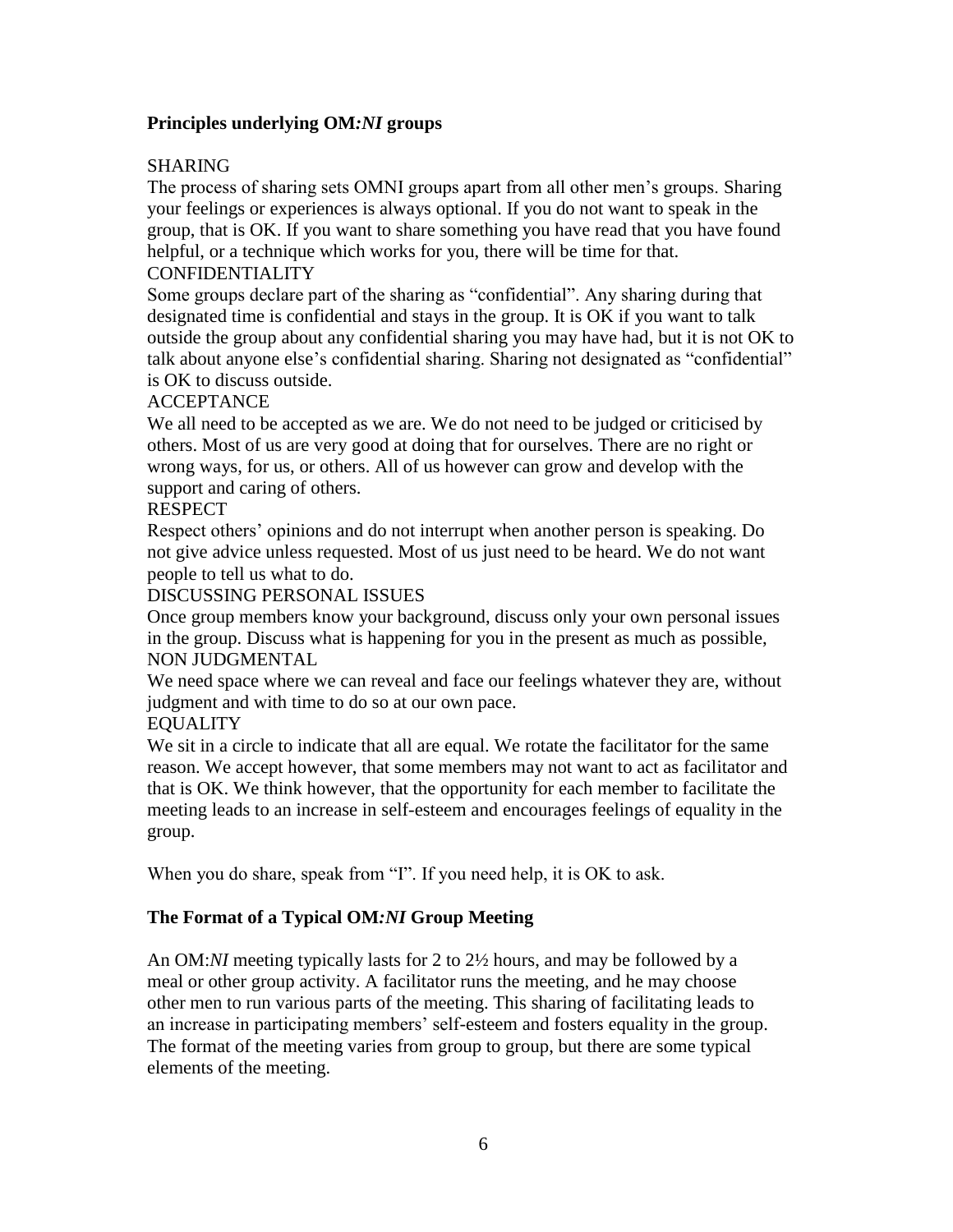- 1. Welcome: Members welcome each other in the meeting room. Facilitator welcomes new members inviting them to say a few words. Seating is usually in a circle with no empty chairs. If members leave early their chair may be removed.
- 2. Apologies: received and absent members inquired about.
- 3. Quiet Time: One minute is spent to relax body and mind in preparation for listening and interaction with each other in the group.
- 4. Relaxation: Some groups do physical exercises; others may have a sing song.
- 5. Sharing (Regular Check-In): Each member has about 5 minutes uninterrupted to share what has been significant to them since their last meeting. This is not compulsory for every member at every meeting. Everyone in the group practises "active listening".
- 6. Some groups designate a special time which is for "confidential "sharing. Matters discussed during this specified time must not be taken outside the group. Non confidential sharing may be about events over the last fortnight since the last meeting. Members may agree that information shared during these sessions is OK to take out of the meeting.
- 7. Housekeeping: Any notices, meetings, and other organisational matters are discussed.
- 8. Tea and Coffee Break: There is a break of approximately 15 minutes. This time is very valuable for lots of face to face discussion. This is a really important part of the meeting.
- 9. Discussion Session: The break is followed by a discussion of a topic chosen at the previous meeting. A typical discussion topic might be: *What could you decide to do this year to make it one of the best years of your life?"*
- 10. Decision making: about who will facilitate the next meeting and deciding on the discussion topic.
- 11. Check-Out: Each member takes about 1 minute to say how the meeting was for them.
- 12. Closing the meeting: The meeting is formally closed. Sometimes members will join in a circle to celebrate the closure of the meeting with the promise to attend the next planned meeting.

# Election of a Treasurer

In most OM:*NI* groups, a contribution of a few dollars may be made at each meeting to pay for tea, rent of the premises etc. An annual per capita subscription is paid to the OM:*NI* Central Office by all OM:*NI* groups. Currently the subscription is \$10 per member.

In order to manage these collections and payments and account for all group funds, OM:*NI* groups should elect a Treasurer. The Treasurer would take responsibility for collecting the tea and rent money at each meeting, ensuring that the annual subscription is made to the Central Committee, accounting for all payments and other receipts as well as making application for grants and sponsorship. Rotating the treasurer's position would enable others to gain experience and lessen the load.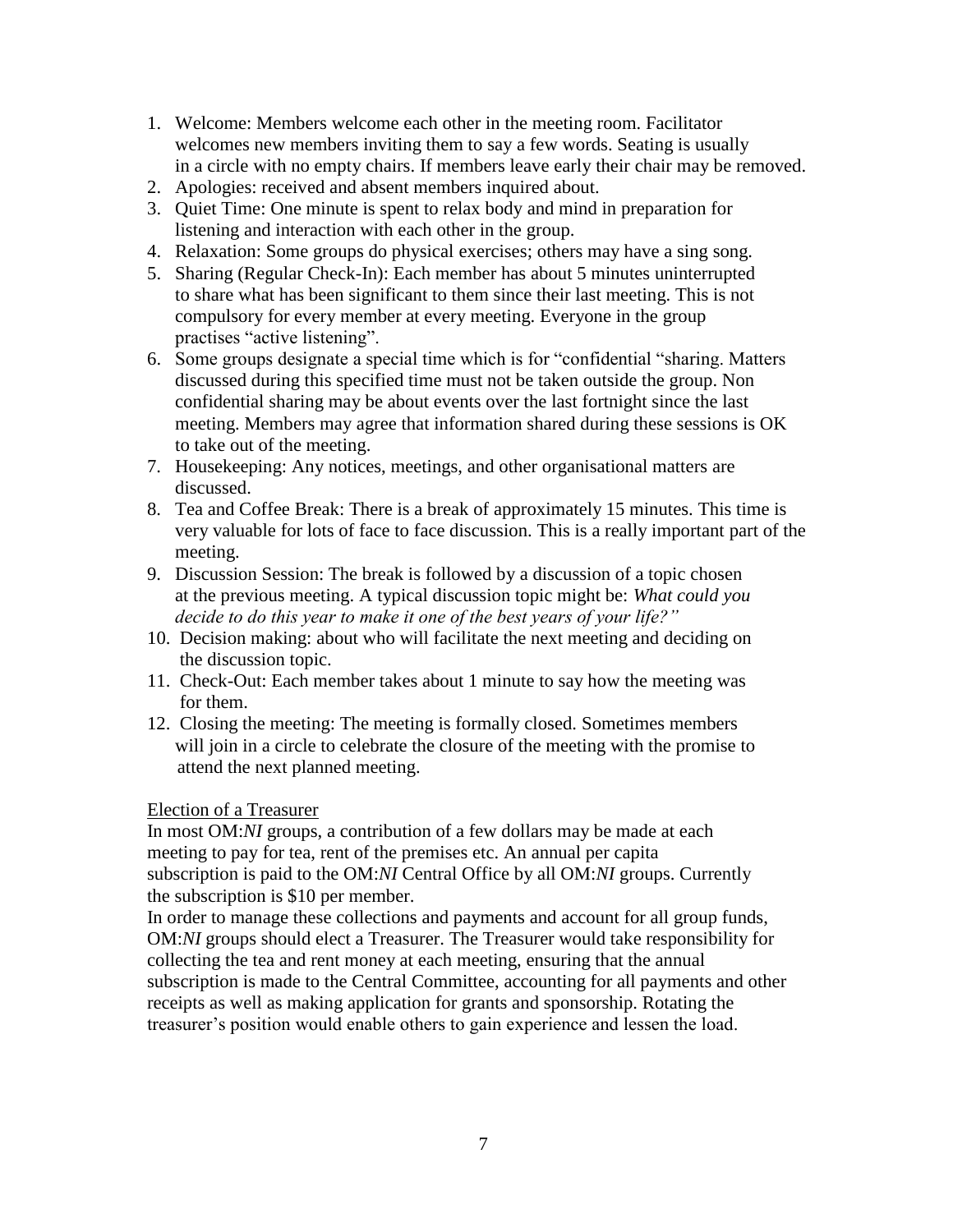# **Listening Skills**

The skill of listening is often not at all apparent when men engage with other men. This is because this skill needs to be learnt. The uninterrupted sharing process within the OM:*NI* group is one time when men give the speaker their undivided attention. This requires men to LEARN TO LISTEN.

There are a number of principles of what we call "active listening". The following points will help facilitators get the idea of "active listening" and hopefully apply these techniques in their facilitating role.

**When** I ask you to listen to me and you begin to tell me why I shouldn't feel that way, you are trampling on my feelings.

**When** I ask you to listen to me and you feel you have to do something to solve my problems, you have failed me, strange as it may seem.

**Listen!** All I ask is that you listen, not talk or do – just hear me.

**When** you do something for me that I can, and need, to do for myself, you contribute to my fear and inadequacy. But I can do for myself. I am not helpless, maybe discouraged and faltering, but not helpless.

**When** you accept as a simple fact that I do feel what I feel, no matter how irrational, then I stop trying to convince you and get about the business of understanding what's behind this irrational feeling. And when that's clear, the answers are obvious and I don't need advice.

**Irrational** feelings make sense when we understand what's behind them. A silent listener lets you work it out for yourself while you are talking about these feelings.

So please listen and just hear me. And if you want to talk, wait a minute (or two) for your turn, and I'll listen to you.

# **Facilitating an OM***:NI* **Group**

#### *Code of Ethics for Facilitators*

The code of ethics below is to assist OM*:NI* group facilitators maintain a consistent and ethical approach for all OM*:NI* groups.

Group facilitators agree to:

1. Keep and protect the confidentiality of group members by clearly defining:

- What it means
- Why it is important
- The risk and difficulties involved in its enforcement.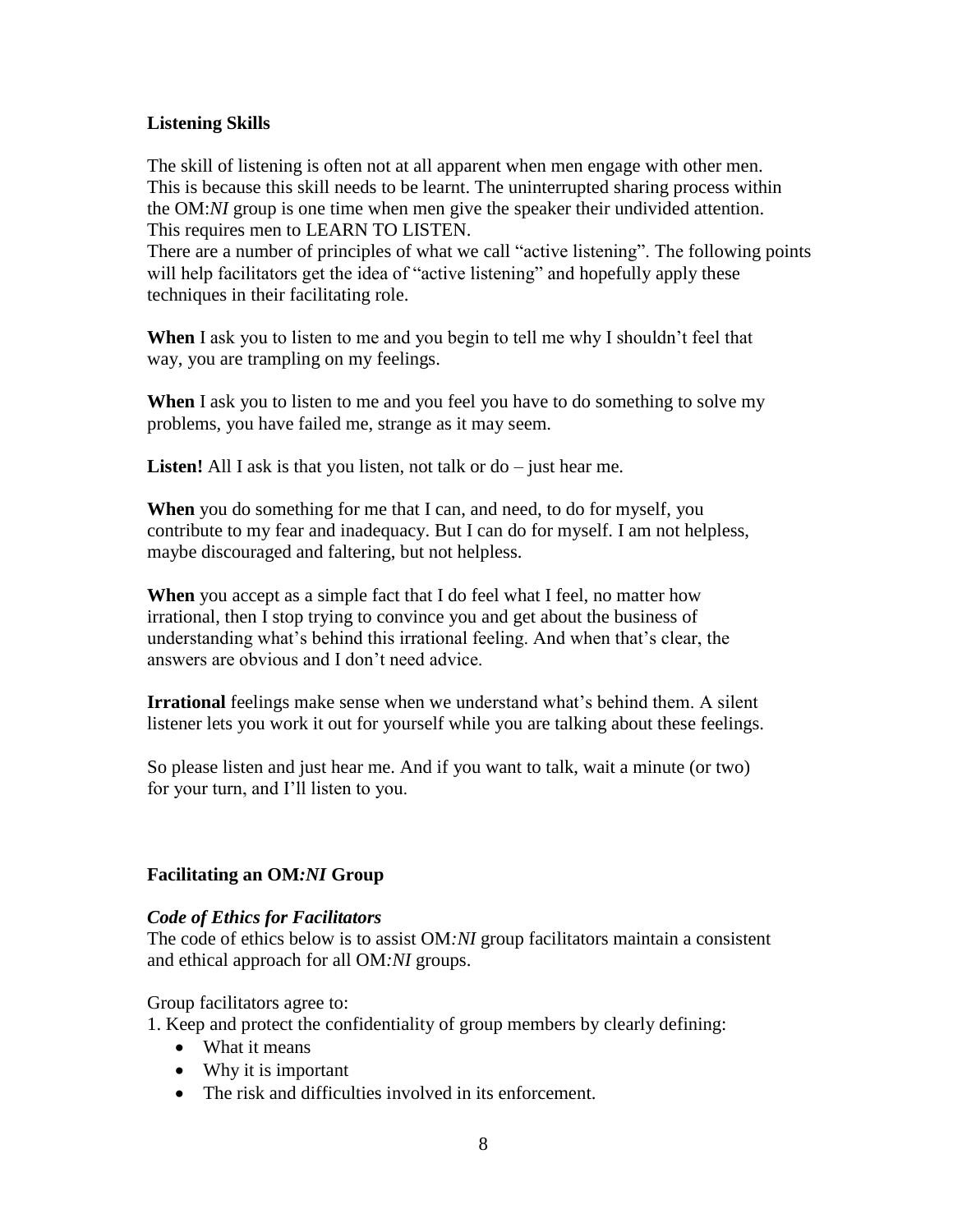2. Respect and encourage the voluntary participation of group members so as to improve and foster each man's sense of self, well-being and connectedness.

3. Refrain from imposing personal agendas, values, attitudes and morals on other group members.

4. Not record group sessions without the permission of the group members.

5. Not use any therapy technique or strategy in the facilitation of an OM*:NI* group.

6. Disclose information to all Group members about activities in which they may participate.

#### *The Role of the Group Facilitator*

The main role of the group facilitator is to provide some level of structure for the meeting, as well as to assist members to feel comfortable in the group. The facilitator's role is *–to facilitate "* which means*---to make an action or process easier---.*  Facilitators therefore make the conversation and sharing that happens in OM*:NI*  groups, easier.

#### *Tasks and Responsibilities of the Facilitator*

Welcome new members. OM*:NI* Groups periodically have new men turning up, therefore it is important that the group is open and welcoming, so new members feel comfortable. The warmth and comfort of a group of men who know each other well and may come

from similar social and/or cultural backgrounds, can actually become a real barrier for new members contemplating joining the group.

Here are some ideas for making new members feel welcome and accepted:

Have some longstanding members of the group responsible for making new members welcome - maybe they could introduce the new man to other members before the meeting or during the coffee break;

At the start of the meeting acknowledge the new man (men), welcome them to the group and explain the purpose of the group;

Make sure each member introduces himself to the new member;

If you have any printed information about the group hand it out to the new member;

Encourage members to have realistic expectations of the group;

Recognise that it is his first meeting and that it might take a while for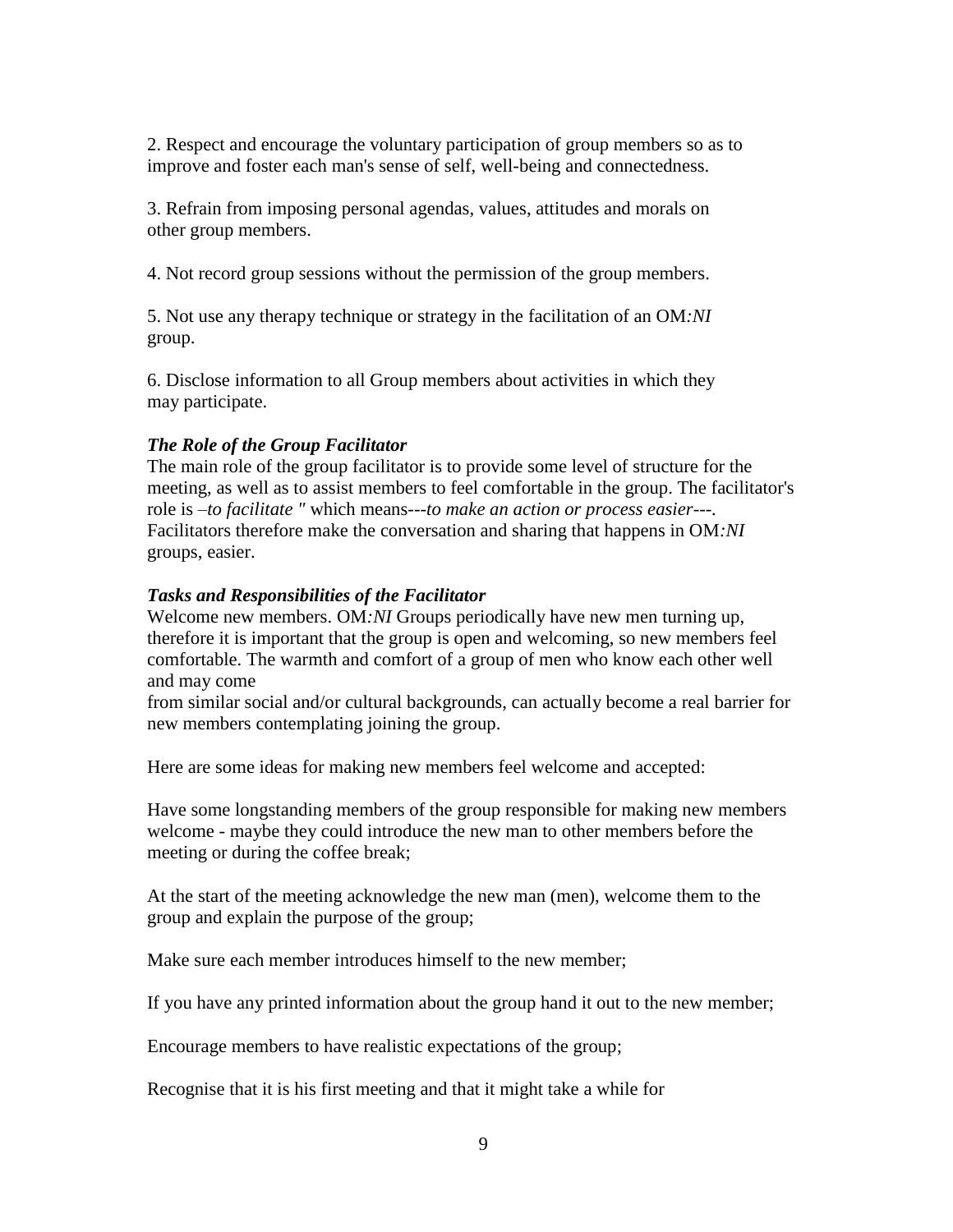the man to feel accepted and trust be built up to enable him to open up. Encourage all the men to create new friendships within the group. It would be helpful if one existing member would make personal contact with the new man during the following week.

#### *What NOT TO DO*

- DON'T believe that the group is 'your' group. It is essential that group members all feel that they have 'ownership' of the group.
- DON'T dominate and monopolise the discussions.
- DON'T dictate what the group will discuss.
- DON'T lecture or preach or lead members to believe that you have all the answers.
- DON'T attempt to run a therapy group.
- DON'T breach confidentiality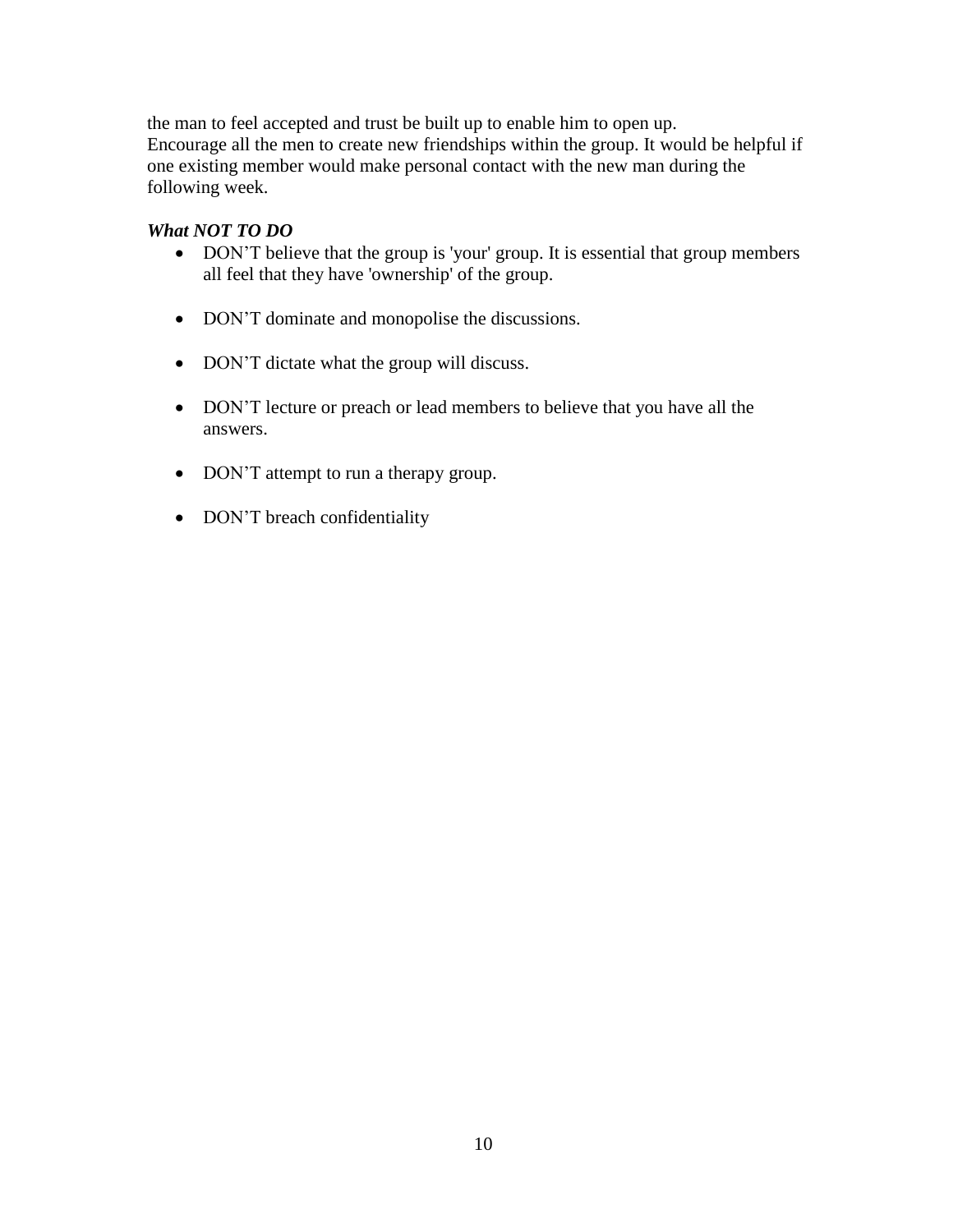#### **Some Commonly Asked Questions**

#### *What are the roles of Chairman and Facilitator in* **OM***:NI groups?* Chairman as facilitator

There may be some confusion in terminology when the facilitator or guiding role is termed chairmanship. Chairmanship often means a level of formality that involves having secretaries and other organizational positions as well as motions to decide issues and a position that is long term. Chairmanship at that level of formality and continuity, has no place in the conduct of OM:*NI* groups. You could say that chairmanship in this sense is not an OM:*NI* concept. Indeed you will find that members join OM:*NI* to get away from the level of rigidity that we find with this idea of the role of chairman in more formal organizations.

However, we can legitimately use the concept if we acknowledge that the process of conducting an OM:*NI* meeting is one of facilitating or guiding and that the process is one in which we enjoy companionship in a trusting, confidential, non judgmental, secure, relationship where all members are respected and valued for themselves, not for any position they may hold, and where all have the opportunity at some time, to take the guiding and facilitator role.

#### Rotating the facilitator role

One of the bases of a good workable democratic system is equality among the members. Equality is one of the principles underlying the operation OM:*NI* groups. No one person should have greater access to the advantages of the group than any other. Electing the facilitator, guide or chairman may be democratic but denying the role of facilitator to all except a few chosen members is certainly not.

Facilitating the meeting can be a real growth experience for members. Many may have never done it before and experience a real sense of achievement when they have the chance to do so. The appointment of facilitator in some groups is made alphabetically. This works well. So if we want to use the term chairman, we certainly may, but let's acknowledge that in OM:*NI* terms it means guiding or facilitating.

Now we need to put our focus on facilitation, which of course this manual does.

#### Facilitating

We may call the person taking control of the OM:*NI* group a facilitator, a guide, a chairman *or a facilitator.* We have adopted the view in these Guidelines that facilitating is what the facilitator, guide or chairman of an OM:*NI* group does to assist the operation of the group. So facilitating means leading, guiding or chairing (chairing: in the non-formal sense that is used in OM:*NI* groups). We conclude that there is really no useful distinction between the terms chairman (in the non formal sense), facilitator, guide and facilitator.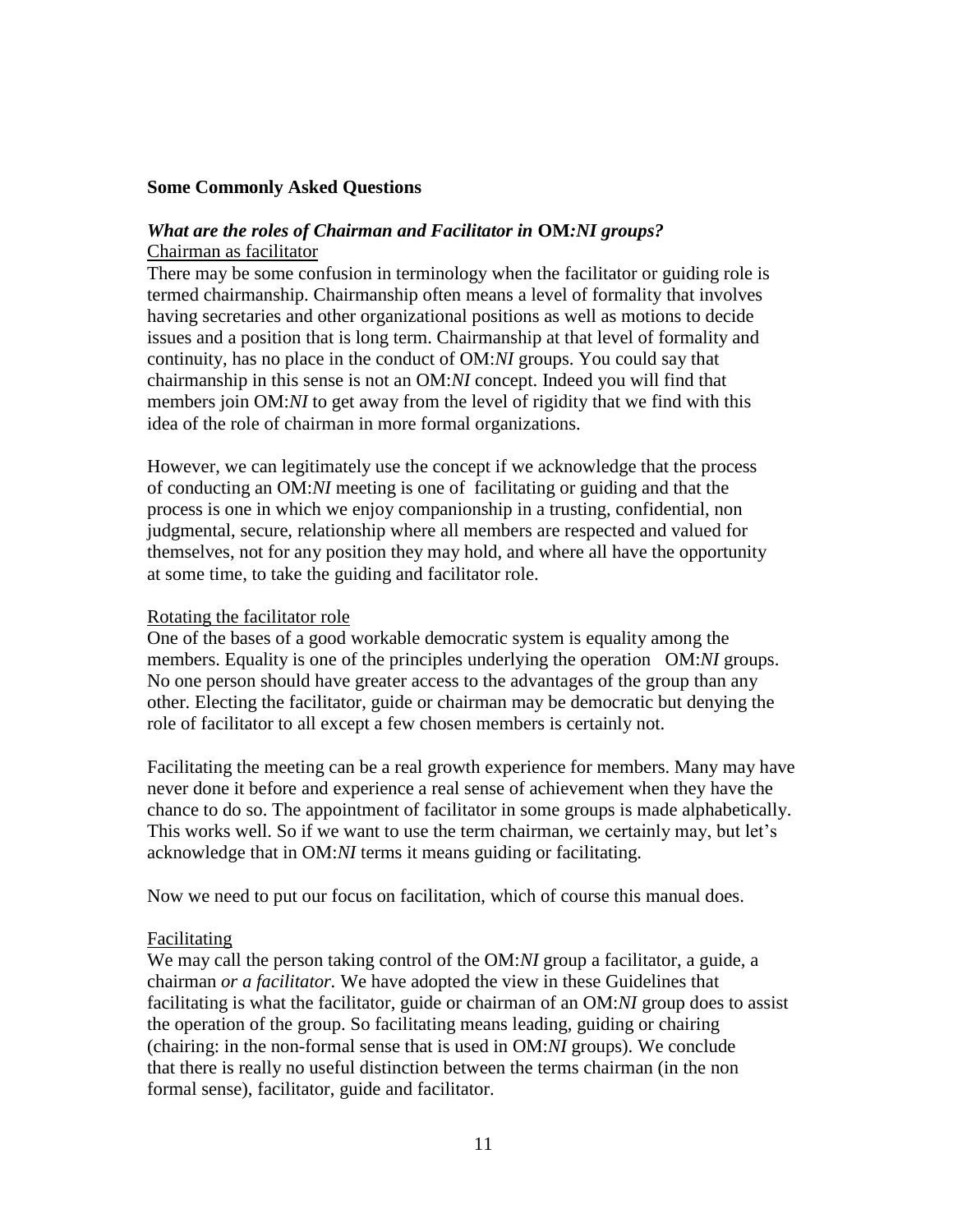We argue therefore that whoever leads an OM:*NI* group needs all the knowledge and all those skills that we have outlined in this training guide. This role, which we have called "facilitator" for convenience, is the main target of the training that we have in mind.

It is our view that all men in an OM:*NI* group should share in the training in some way through discussion and recommendation perhaps under the guidance of one assigned member. We believe that making this document available to all members may help.

Some groups use the term "facilitator" to refer to the "contact person" in the group to whom the Executive Committee or the OMNI group send all communications and who represents the group at the AGM. This contact person may also be the one who makes sure that the principles of OM:*NI* are adhered to, but that differs among OM:*NI*  groups. For convenience and continuity, this person may take on this task as contact person for a significant period of time. Some groups have annually appointed contact people to serve this purpose. As a full member of the OM:*NI* group, the person with this responsibility

still has his turn as chairman when it comes up, perhaps alphabetically.

#### *What Unites* **OM***:NI Groups?*

There is room for individuality in OM:*NI.* What works best for one OM:*NI* group may not be so successful for another and each member gets something different from his membership in an OM:*NI* group. However all OM:*NI* groups are united in the common spirit of OM:*NI*. This gives members and groups a sense of belonging to a much wider assembly.

There are some proven practices that improve the odds that a men's group will be fulfilling for its members. OM:*NI* groups that have adopted these practices and also constantly reaffirm them find that they work very well. These practices are part of the spirit of OM:*NI* that keeps us united and focused on the purposes of OM:*NI*. We have listed some of these practices:

- A relaxed tea time on arrival helps members settle in and meet new members or those who have been absent for a while;
- Members greeting each other with a handshake on arrival;
- Beginning the formal meeting by exploring the reasons for those who are absent and recording apologies;
- A period of silence prior to sharing to distance ourselves from daily interaction;
- Members of the group, seated in a horseshoe, sharing their feelings uninterrupted by other members but not being obliged to share;
- Focused, patient and active listening to provide an environment in which the speaker has the full attention of the group making authenticity in the sharing more likely;
- Having a designated facilitator to monitor the interaction and offer reminders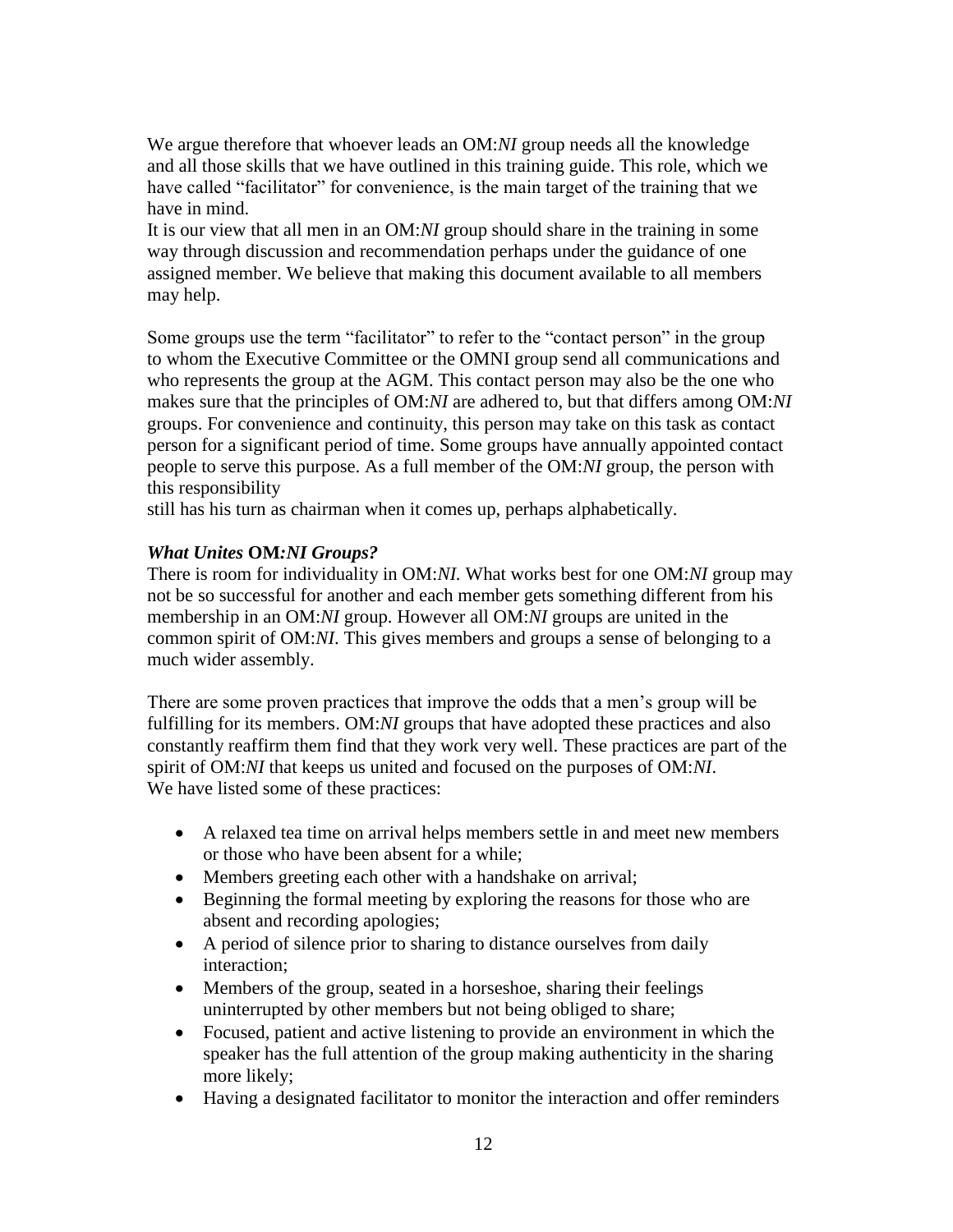about agreed on procedures;

- Rotating the facilitator so that all can have the experience and to demonstrate equality in the group;
- Allowing a question time following the sharing in which members have the opportunity to ask each other about significant issues that arose in the sharing (probably not where the sharing has been designated as "confidential");
- A discussion topic that focuses members on issues they may never have thought about and to develop respect for the experiences and ideas of others;
- A means of concluding the meeting which expresses group fellowship, belonging and the wish to meet again. (There are lots of ways of doing this including members standing in a circle, linked hands crossed and clasped, repeating together the

words: "Thanks for Caring, Thanks for Sharing, Keep coming back").

OM:*NI* provides a forum for discussing, sharing and innovating ways of managing personal issues. OM:*NI* sharing creates paths towards the acknowledgement of problems and the discovery of solutions. In OM:*NI*, "*Men Become Mates".*

# *Why has* **OM***:NI become Incorporated?*

Incorporation protects the organising committee in respect of litigation. Generally speaking, officers of the incorporated body are liable for only the outstanding amount of their subscription. But the step taken to incorporate by OM:*NI* has greater significance than this.

Originally COTA (Council for the Aging) administered the OM:*NI* operation and held the ownership of the OM:*NI* logo. COTA's policy has been to establish community services for the aged such as OM:*NI,* and then hand them over to appropriate organisations in local communities. They did this successfully with Meals on Wheels.

Consistent with this policy, there came a time when COTA decided to cease its administration of OM:*NI* and sought some organisation to take responsibility for OM:*NI*. A number of members of OM:*NI* groups decided that this would be possible and negotiated with COTA. COTA made it a prior condition before deciding to hand the name over, that there be a constitution that they would approve, an organising committee encompassing all NSW OM:*NI* groups, and evidence that the takeover group could manage its finances. In other words that the takeover group would be a viable organisation in which COTA could have confidence. If all these conditions were met, COTA would allow the new organisation to register the name "*Older Men: New Ideas OM:NI Incorporated*". The action to incorporate was therefore one of the requirements of COTA. The alternative was that COTA would cease administration of the OM:*NI* operation and retain the name OM:*NI*. This would have meant the end of OM:*NI* as such.

The process of incorporation has united OM:*NI* groups in New South Wales yet at the same time has not produced an over regularised organisation. OM:*NI* groups are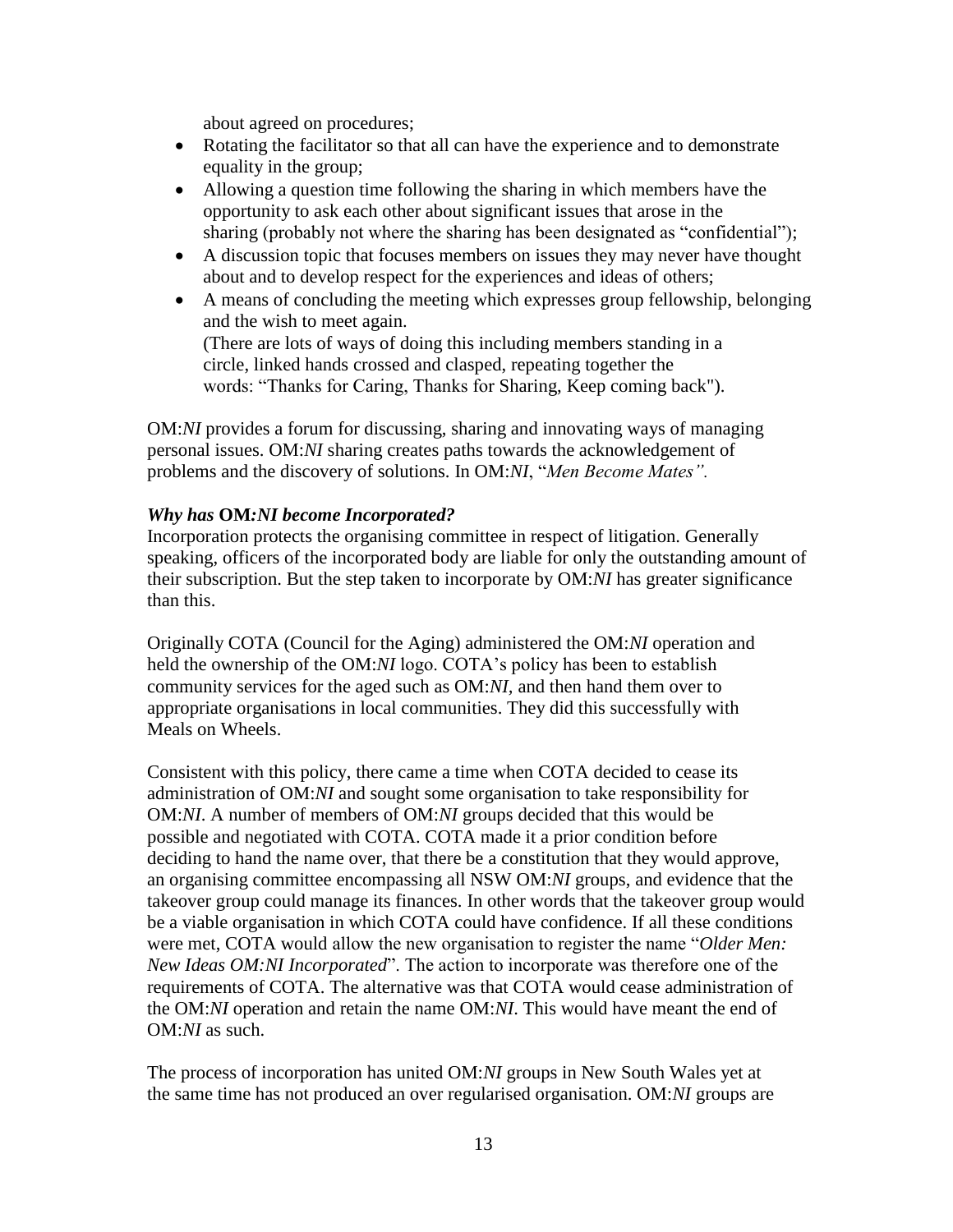still locally based, independent, self supporting groups. However we do have a constitution.

Incorporation has:

- 1. given groups a sense of belonging to a wider enterprise, facilitated support among groups and generated fellowship among all OM:*NI* groups in NSW. Groups in Victoria were established by OMNI NSW but are currently operating under the auspices of COTA Victoria;
- 2. promoted the opportunity to share interesting information and ideas about what we do in our groups through our newsletter, through our Annual General Meeting and through informal get together meetings with neighbouring groups;
- 3. supplied a valuable means for democratic decision making and the contemplation of important issues to be discussed at the AGM;
- 4. conferred recognition to OM:*NI* as a viable organisation in the community,
- 5. provided status and legitimacy through the Office of Fair Trading, underpinning our badges, banners and slogans;
- 6. legalised a basis for receiving grants (as an incorporated body);
- 7. enabled us to take out public liability insurance cover for those groups needing this;
- 8. identified a central point of reference for the activities of otherwise isolated OM:*NI* groups and
- 9. promoted OMNI through the setting up of a website which carries the text of these Guidelines as well as information about the history of OMNI and its purposes. The website has proved a useful means for informing aged care operators and other services about what we do and is a contact point for prospective new members. Most of you will see other advantages in the way we are organised. At the present it seems to be working very well with dedicated volunteers acting as an executive committee.

# *What is the Sharing in* **OM***:NI groups?*

Sharing is a unique feature of OM:*NI* groups. We have listed some points which are guiding principles for the process of sharing. Some OMNI groups differentiate sharing that is confidential and sharing which is not. Members indicate which type of sharing they are engaged in. Where sharing is designated as "confidential" the following rules apply:

*1. One person speaks at a time*. Interruptions in the sharing convey the message that what is being said is not important and denigrates the speaker.

*2. There are no distractions from others*. Note taking and distributing papers or reading circulated material detracts from the process of sharing. The sharer gets the impression that the member is not interested in what he is saying.

*3. Listening skills are fostered.* Listening validates the importance of what is being said, creates rapport and gives confidence to the sharer. Many men have never experienced a group of their peers engrossed in the sharing and giving the sharer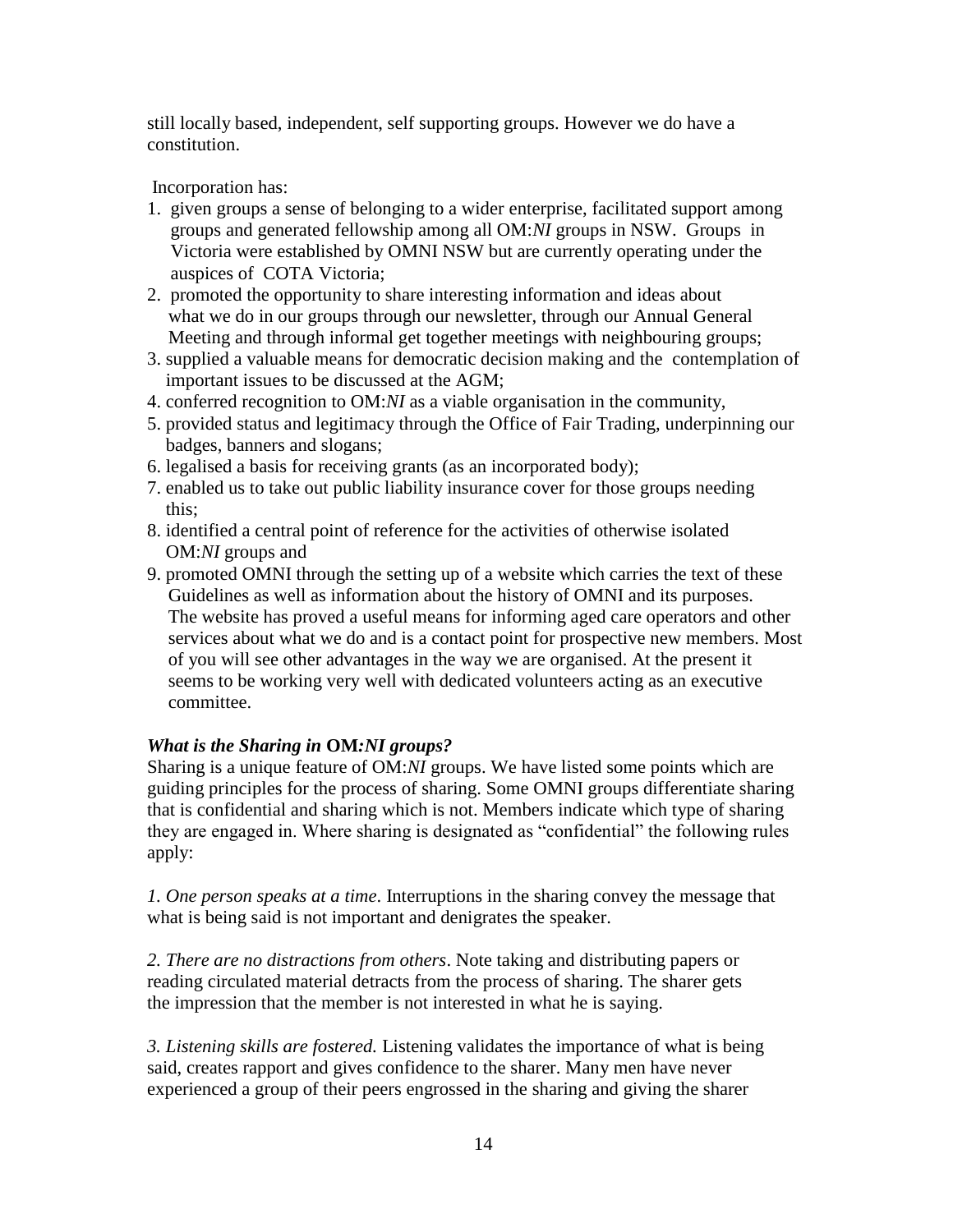their undivided attention.

*4. No questioning of the speaker during "confidential" sharing time.*

*5. Confidential sharing has to be personal.* It deals with how the member feels. We expect "I" statements not "You" statements. The more personal the sharing, the closer other members feel towards the sharer and this leads to a greater depth of the sharing in the group. The sharing session could begin with the facilitator making this point to the group.

*6. Body language is a valuable key to members' responses.* The impact of one member's sharing may be apparent in the body language of another member. Any comment about what the facilitator has noticed about the response to the sharing might be best made, one to one, at the conclusion of personal sharing when there is a break in the program.

*7. Members are reminded about confidentiality at the end of the "confidential" session*. "Remember guys, this is our personal time and our sharings stay in the group".

In general sharing where the sharer has no wish that their sharing would be "confidential" , different points may be made:

1. Questioning the sharer often diverts the process of sharing and takes time. It often leads to discussions that stretch beyond the contribution of the sharer into new fields. It interrupts the sequence of sharing. If a member is really interested in questioning, the member can note down the question in order to ask it later within or outside the meeting. Some questions may open up matters that the whole group has an interest in and those questions could be asked in discussion time.

*2.* There is a time limit for speaking. Some members may tend to dominate the group by taking extended time for their sharing. In large groups by the time the last members get a chance to speak a lot of time has passed. The sharing should be kept moving.

3. It is pretty tough to try to exclude the telling of a joke by the member as part of their sharing or by members of the group. Some jokes are hilarious. Humour is encouraged as long as it is not used as a means to avoid personal sharing.

4. Members in the general sharing need to be kept on track. Some members may wander in their sharing or in discussing the topic and this may become boring for others. The facilitator brings the sharer back to the point of their comment. THE OMNI MEETING IS QUALITY TIME. IT SHOULD NOT BE WASTED.

*5.* Each sharer names the next person to share. This aids the flow and brings members into the group.

6. All members are thanked for sharing. This is done by the facilitator.